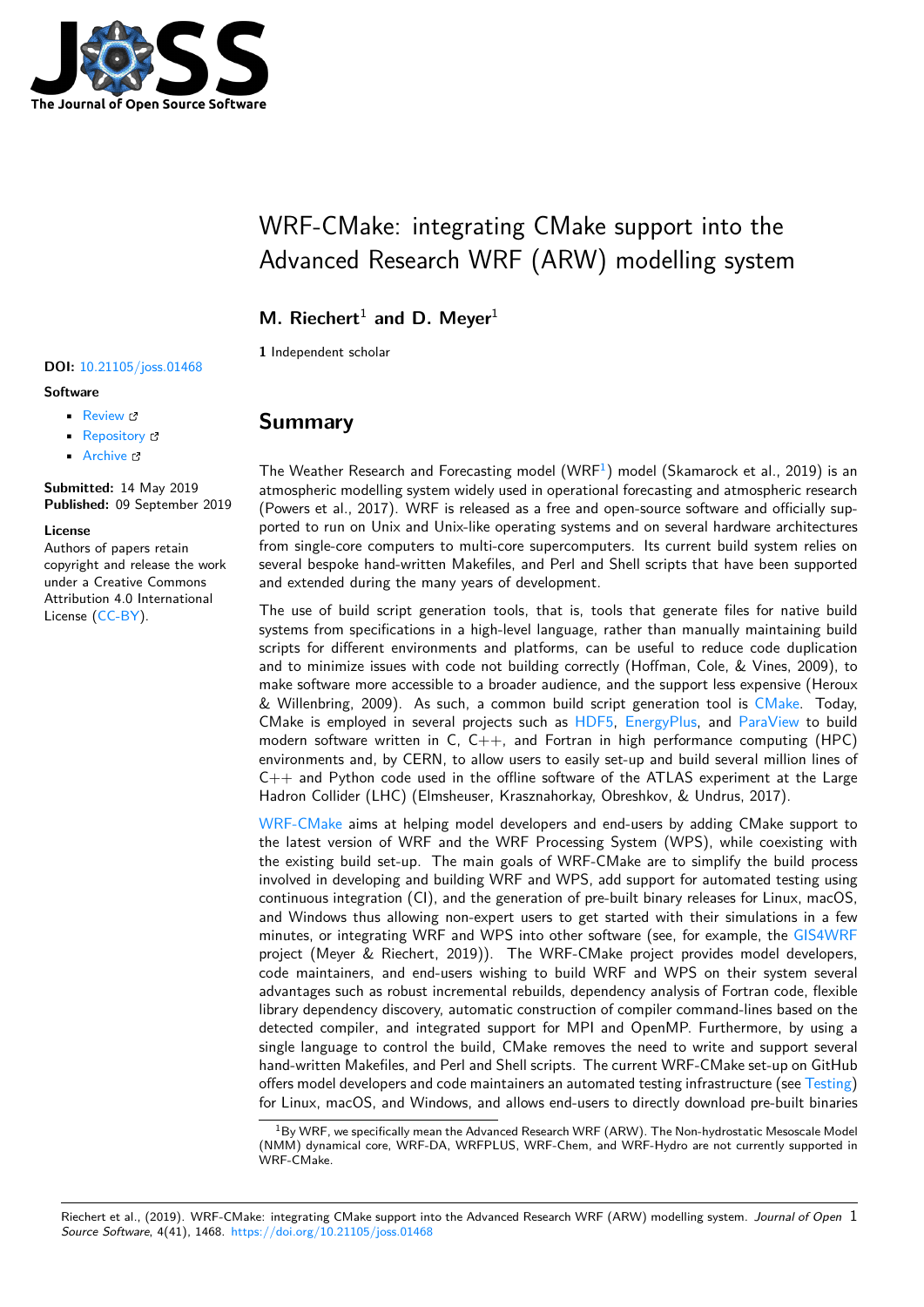

for common configurations and architectures from the project's website (experimental). WRF-CMake is available as a free and open-source project on GitHub at https://github.com/ WRF-CMake and currently includes CMake support for the main Advanced Research WRF (ARW) core and WPS.

### **[Testing](https://github.com/WRF-CMake)**

<span id="page-1-0"></span>A fundamental aspect of software development is testing. Ideally, model components should be tested individually and under several testing methodologies (Feathers, 2004). Here, however, as the WRF framework does not offer a way to unit test its components, we instead run separate build and regression tests to evaluate the effects of our changes. While build tests are used to check the absence of compilation errors, regression tests are used to estimate the size of simulation errors resulting from our change.

Build tests are performed for all supported build variants (Table 1) using CI services at every commit. As noted by Hodyss and Majumdar (2007), and Geer (2016), the high sensitivity to initial conditions of dynamical systems, such as the ones used in weather models, can lead to large differences in skill between any two forecasts. It is this high sensitivity to initial conditions that can obscure the source of model error, whether this originates from a change in compiler or architecture, an actual coding error, or indeed, the intrinsic nature of the dynamical system employed.

**Table 1:** Build variants used in build and regression tests. Make: original WRF build system files, CMake: this paper; Debug: compiler optimizations disabled, Release: enabled; serial: single processor, dmpar: multiple with distributed memory (MPI), smpar: multiple with shared memory (OpenMP), dm\_sm: multiple with MPI and OpenMP.

|            | Variant                     |
|------------|-----------------------------|
| OS.        | Linux, macOS, Windows       |
| Build tool | Make, CMake                 |
| Build type | Debug, Release              |
| Mode       | serial, dmpar, smpar, dm_sm |

As a result, the impact of our changes are evaluated using the range-normalized relative percentage error (*δx*) and range-normalized root-mean-square percentage error (NRMSPE; Appendix A). These are computed per domain for all grid points, and for all vertical levels. The errors are assessed by (a) comparing the outputs of prognostic-variable outputs (Table 2) from WRF (Make) against those from WRF-CMake and (b) comparing the outputs for all build variants (for both Make and CMake) against a reference build variant defined as Linux/Make/Debug/serial.

These tests are then run for all supported build variants (Table 1) using the WRF-CMake Automated Testing Suite (WATS), and a subset of namelists<sup>2</sup> from the official WRF Testing Framework, using CI services at major code changes (e.g. before merging pull requests), and for 1 hour of simulation time, to constrain computing resources.

Here, we report summary results for the domain showing t[he](#page-1-1) greatest error (i.[e. innermost;](https://github.com/WRF-CMake/wats) [domain 2\) after simulating 60 minu](https://github.com/WRF-CMake/wats)tes. Values of *δ<sup>x</sup>* are aggregated for all quan[tities reported](https://github.com/wrf-model/WTF) [in Table 2](https://github.com/wrf-model/WTF) and referred to as *δ*.

<span id="page-1-1"></span><sup>2</sup>See https://github.com/WRF-CMake/wats/tree/master/cases/wrf

Riechert et al., (2019). WRF-CMake: integrating CMake support into the Advanced Research WRF (ARW) modelling system. *Journal of Open* 2*Source Software*, 4(41), 1468. https://doi.org/10.21105/joss.01468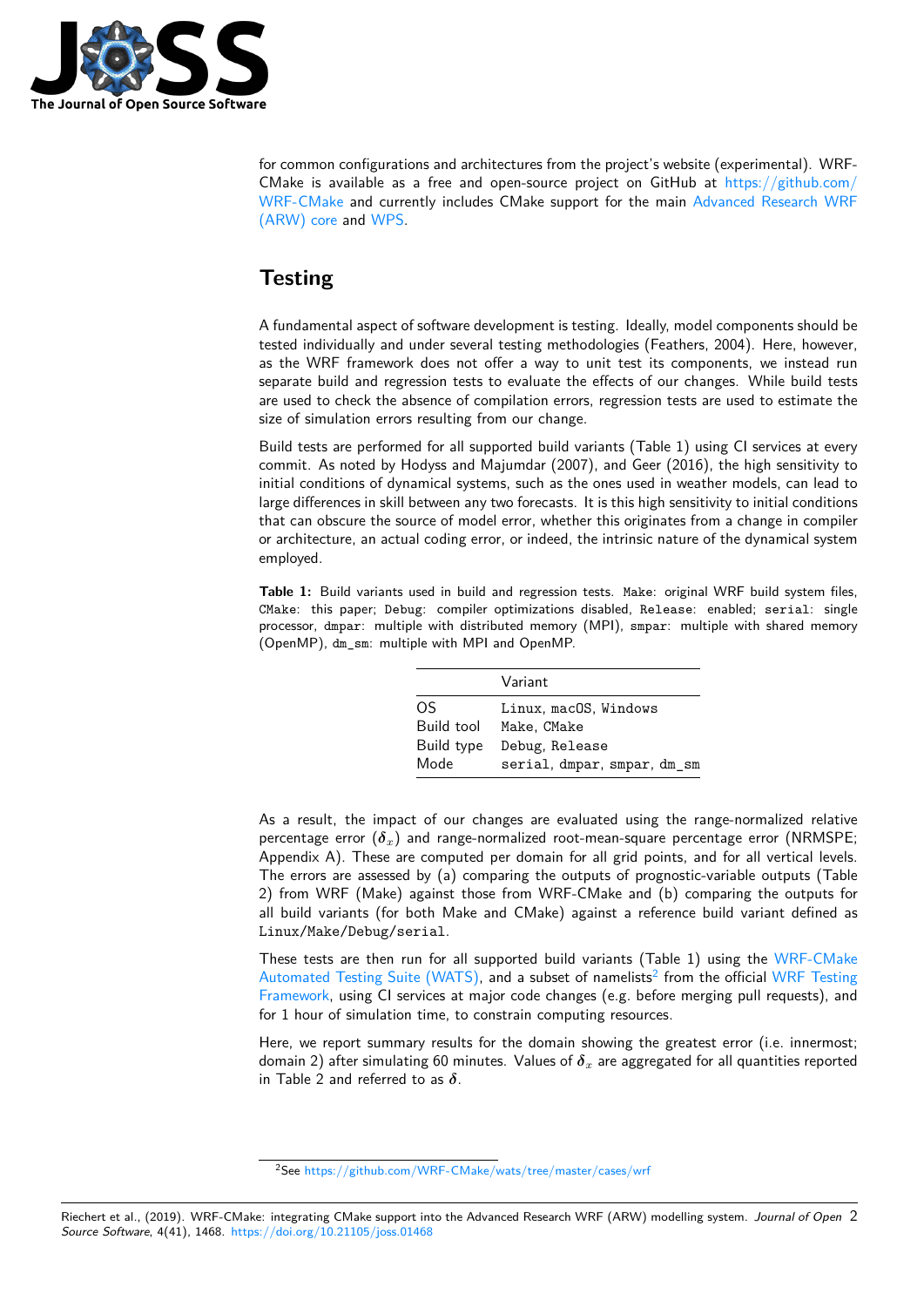

**Table 2:** WRF prognostic variables evaluated during regression tests.

| Symbol           | Name                                  | Unit         |
|------------------|---------------------------------------|--------------|
| $\boldsymbol{p}$ | Air pressure                          | Pа           |
| Ф                | Surface geopotential                  | $m^2 s^{-2}$ |
| θ                | Air potential temperature             | Κ            |
| $\boldsymbol{u}$ | Zonal component of wind velocity      | $m s^{-1}$   |
| $\boldsymbol{v}$ | Meridional component of wind velocity | $m s^{-1}$   |
| $\boldsymbol{w}$ | Vertical component of wind velocity   | $m s^{-1}$   |

At the start of the simulation, the NRMSPE between WRF (Make) and WRF-CMake is zero (Appendix B, Figure 5), but small, when comparing WRF build variants (both Make and CMake) against a reference variant (Linux/Make/Debug/serial; Appendix B, Figure 6), thus suggesting an expected variability of outputs when running WRF across different platforms.

After 60 minutes (simulation time), WRF-CMake produces, on average, small values of *δ*, with mean close to zero, and most of the error  $(99.8\%)$  between -0.05 and 0.05 % (Figure 1). On Linux, the only build variants showing no error are for Debug/serial and Debug/dmpar (Figure 1 and 2). For NRMSPE (Figure 2), values of  $w$  show to be the most sensitive, however, the largest errors are shown for all components of wind velocity, on both, Linux and macOS.

Differences, in particular for Release build variants, most likely arise from an inconsistent use of compiler optimization options in WRF (Make) across its C and Fortran files, whereas in WRF-CMake, such options are centrally and consistently applied. Given that Debug/serial and Debug/dmpar show no error, we would expect the same to be true for the OpenMP variants Debug/smpar and Debug/dm\_sm. Further investigation is required to establish the source of these differences.

When comparing both Make and CMake versions against the reference build variant (i.e. Linux/Make/Debug/serial; Figure 3 and 4), the errors appear to be of equal, or greater, magnitude than those shown when comparing WRF (Make) against WRF-CMake for both *δ* (Figure 3) and NRMSPE (Figure 4), thus indicating that the variability across build variants may be more important and may also be an inherent feature of WRF.

The choice of operating system has the greatest impact on both  $\delta$  and NRMSPE (Figure 3 and 4) over compiler optimization strategies and build tool used. A change in build tool to CMake appears to produce values of  $\delta$  and NRMSPE consistent with those obtained from versions of WRF built with the original build scripts<sup>3</sup>. The largest errors are shown for wind velocity and, specifically for *u* and *w*. Larger values of *δ* and NRMSPE between operating systems appear to be a general property of WRF (i.e. with/without CMake support) and should be investigated further.

<span id="page-2-0"></span><sup>&</sup>lt;sup>3</sup> Comparison on Wind[ow](#page-2-0)s is not made as Windows support is only available in WRF-CMake.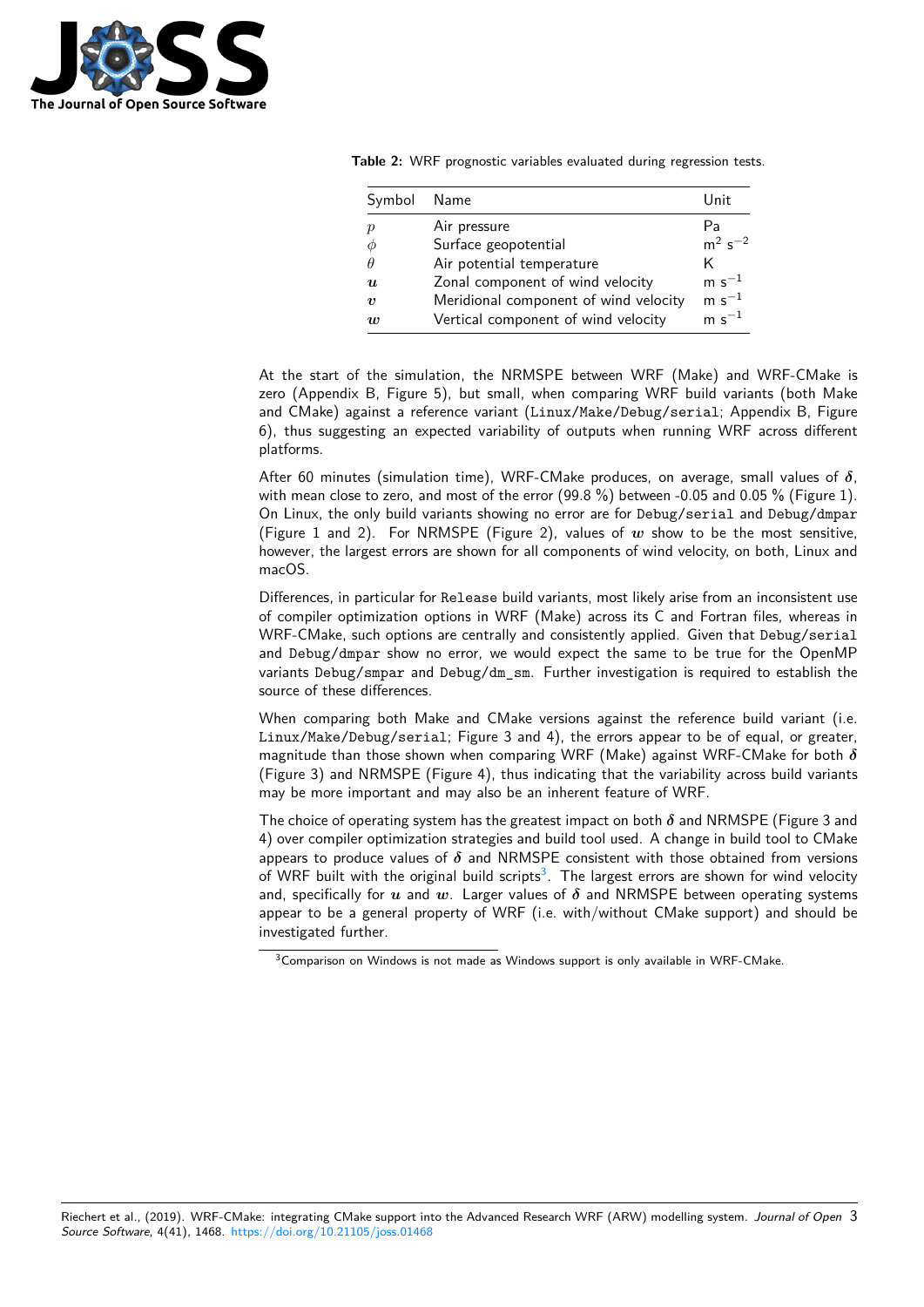



**Figure 1:** WRF (Make) vs WRF-CMake: extended box plots of range-normalized relative percentage errors  $(\delta)$  for the domain with highest errors only (domain 2) after 60 minutes (simulation time). Extended boxplots show minimum, maximum, median, and percentiles at [99.9, 99, 75, 25, 5, 1, 0.1].



**Figure 2:** WRF (Make) vs WRF-CMake: range-normalized root mean-square percentage error (NRM-SPE) for the domain with highest errors only (domain 2) after 60 minutes (simulation time).

Riechert et al., (2019). WRF-CMake: integrating CMake support into the Advanced Research WRF (ARW) modelling system. *Journal of Open* 4*Source Software*, 4(41), 1468. https://doi.org/10.21105/joss.01468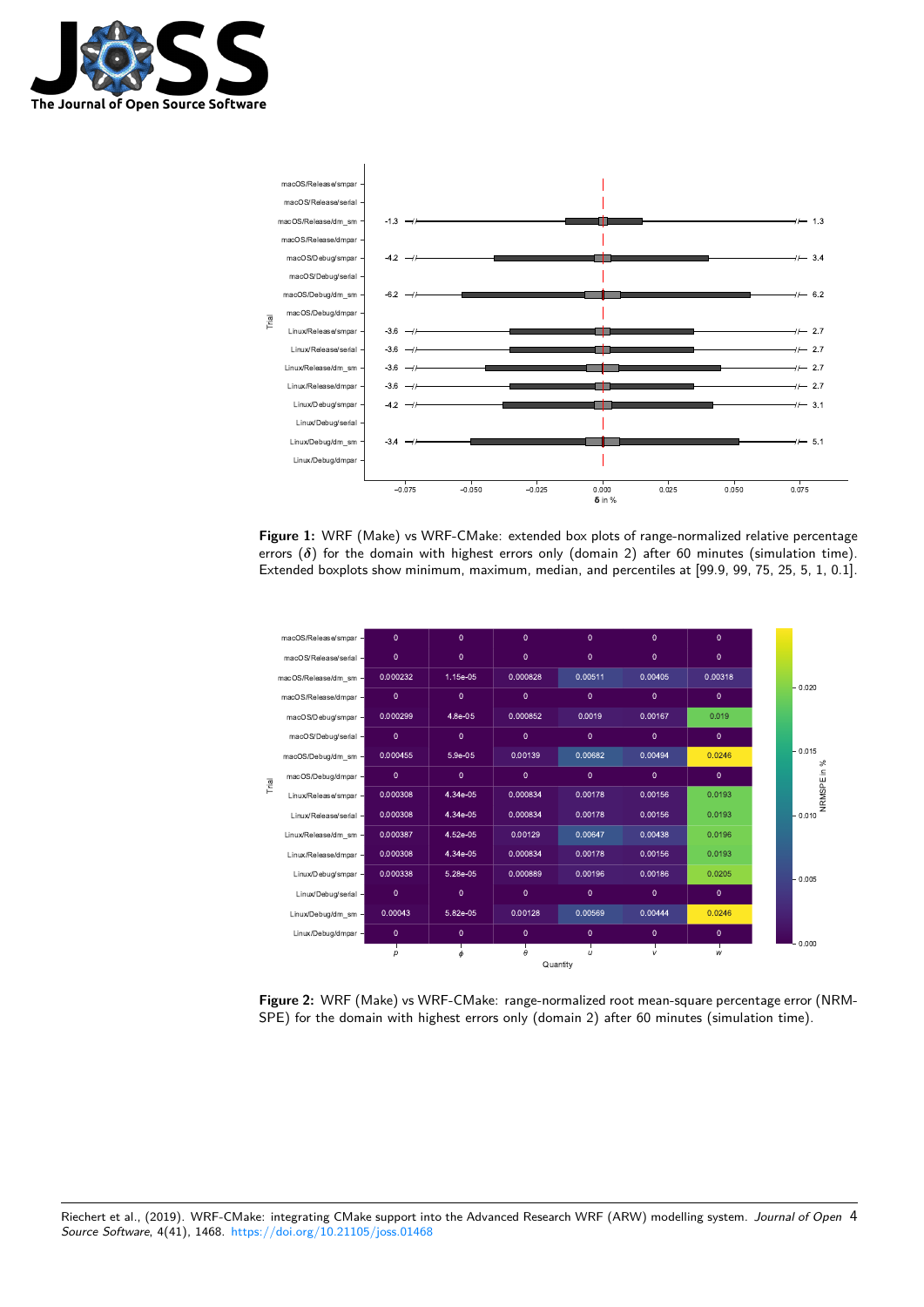



**Figure 3:** WRF (Make and CMake) vs reference build variant: extended box plots of range-normalized relative percentage errors (*δ*) against the reference build variant (Linux/Make/Debug/serial) for the domain with highest errors only (domain 2) after 60 minutes (simulation time). Extended boxplots show minimum, maximum, median, and percentiles at [99.9, 99, 75, 25, 5, 1, 0.1].



**Figure 4:** WRF (Make and CMake) vs reference build variant: range-normalized root mean-square percentage errors (NRMSPE) against the reference build variant (Linux/Make/Debug/serial) for the domain with highest errors only (domain 2) after 60 minutes (simulation time).

Riechert et al., (2019). WRF-CMake: integrating CMake support into the Advanced Research WRF (ARW) modelling system. *Journal of Open* 5*Source Software*, 4(41), 1468. https://doi.org/10.21105/joss.01468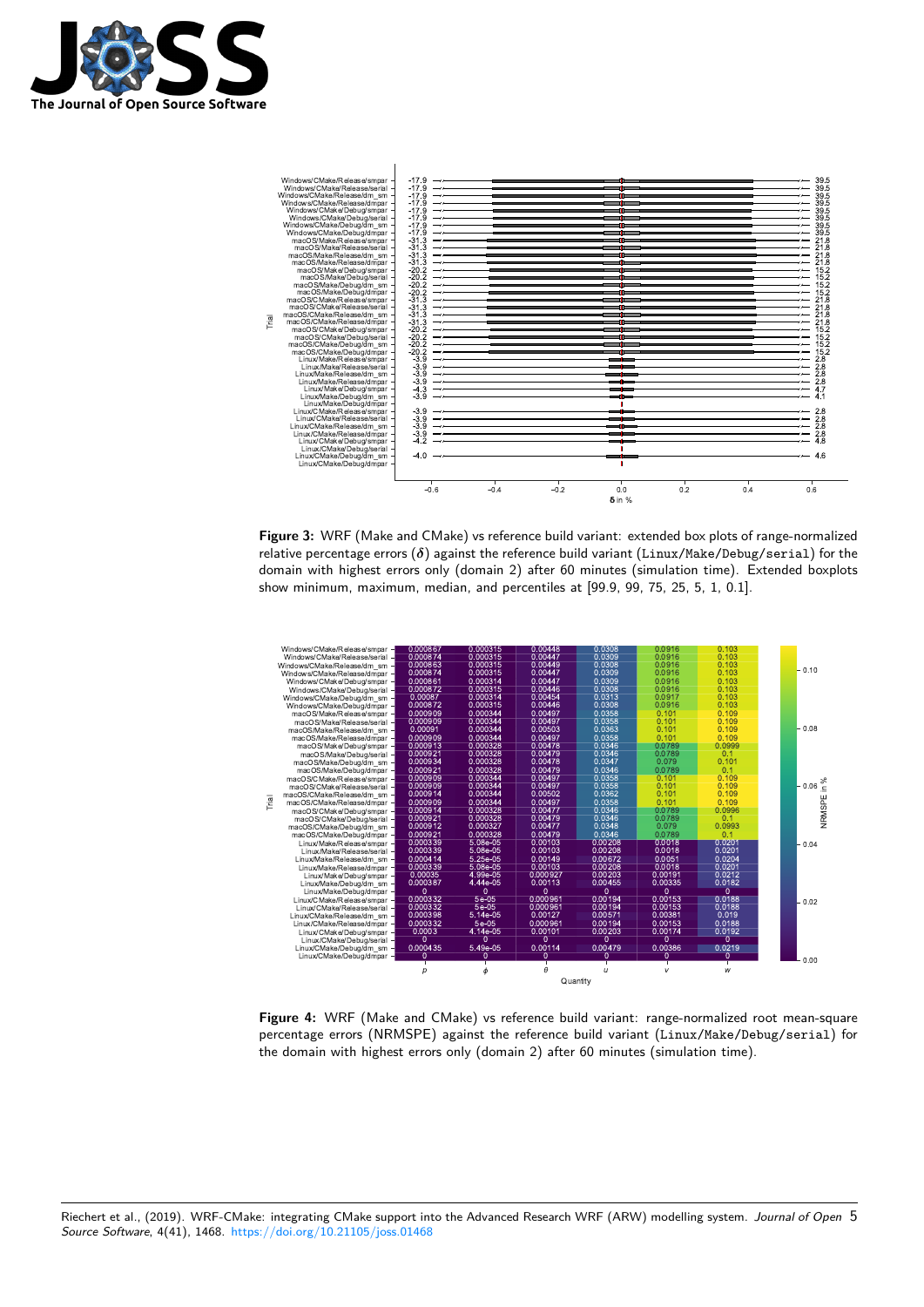

### **Concluding remarks**

We introduce WRF-CMake as a modern replacement for the existing WRF build system. Its main goals are to simplify the build process involved in developing and building WRF and WPS, add support for automated testing using CI, and automate the generation of pre-built binary releases for Linux, macOS, and Windows. Results from regression tests indicate that, when evaluating outputs of prognostic variables, errors between WRF and WRF-CMake are generally small, or smaller, then errors originating from a change in optimization strategy (e.g. Debug, Release) or a change in platform (e.g. Linux to macOS). These larger errors appear to be a general property of WRF (i.e. with/without CMake support) and should be investigated further. Depending on feedback and general uptake by the community, future work may involve adding support for WRF-DA, WRFPLUS, WRF-Chem, and WRF-Hydro.

#### **Acknowledgements**

We thank A. J. Geer at the European Centre for Medium-Range Weather Forecasts (ECMWF) for the useful discussion and feedback concerning the topic of error growth in dynamical systems. We also thank the reviewers I. Beekman and A. Hilboll for their time and useful contributions to both paper and software.

### **Appendix A Statistics**

The vector of range-normalized relative percentage error ( $\delta_x$ ) between two vectors  $x_1$  and  $x_2$ of paired quantities  $x_1$  and  $x_2$  is defined as:

$$
\delta_x := \frac{\boldsymbol{x}_1 - \boldsymbol{x}_2}{R_{\boldsymbol{x}_1}} \times 100 \ \%, \tag{1}
$$

where  $R_{\bm{x}_1}$  is the range of  $\bm{x}_1.$ 

Similarly, the range-normalized root-mean-square percentage error (NRMSPE) is defined as:

$$
NRMSPE := \frac{RMSE}{R_{\boldsymbol{x}_1}} \times 100 \%, \qquad (2)
$$

with the root-mean-square-error (RMSE) defined as:

RMSE := 
$$
\sqrt{\frac{\sum_{i=1}^{N} (\boldsymbol{x}_{1,i} - \boldsymbol{x}_{2,i})^2}{N}}
$$
, (3)

and *N* is the size of the vector.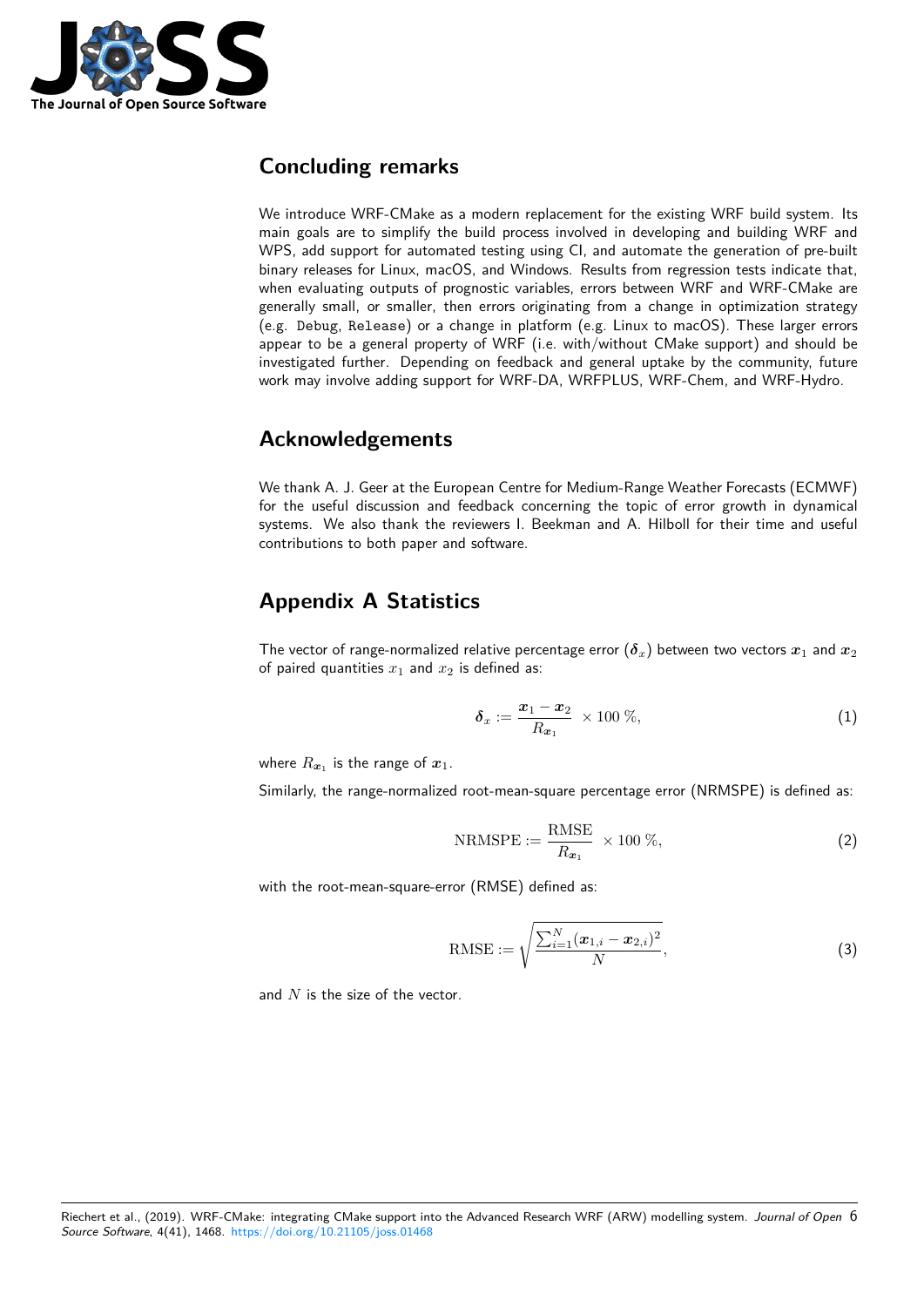

## **Appendix B Supplementary figures**



**Figure 5:** WRF (Make) vs WRF-CMake: range-normalized root mean-square percentage error (NRM-SPE) at 0 minutes (simulation time).



**Figure 6:** WRF (Make and CMake) vs reference build variant: range-normalized root mean-square percentage errors (NRMSPE) against the reference build variant (Linux/Make/Debug/serial) for the domain with highest errors only (domain 2) at 0 minutes (simulation time). Extended boxplots show minimum, maximum, median, and percentiles at [99.9, 99, 75, 25, 5, 1, 0.1].

Riechert et al., (2019). WRF-CMake: integrating CMake support into the Advanced Research WRF (ARW) modelling system. *Journal of Open* 7*Source Software*, 4(41), 1468. https://doi.org/10.21105/joss.01468